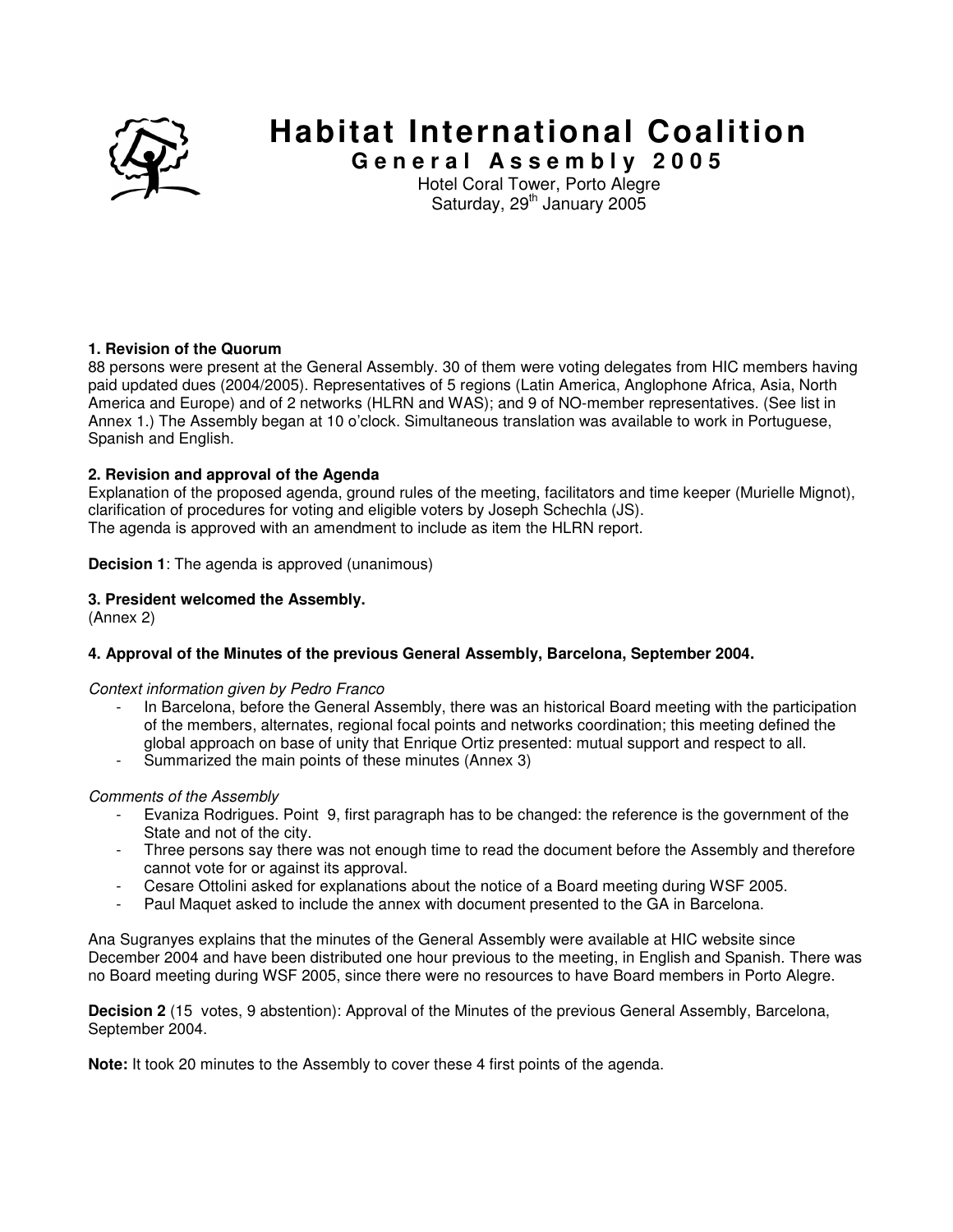# **5. Campaigns Reports and Proposals**

# **5.1 International Housing Rights Day**

Michael Kane (NAHT) highlighted the initiative of the "Housing Rights Day" as a coordinated oppositional day, coinciding with Habitat Day, to support people struggles and to engage people in their own cities and communities in support of housing rights in their own contexts.

HIC members presented short reports on activities for 2004 Housing Rights Day oppositional demonstrations:

- Privatisation of social housing, budget cuts, and tenants in USA, United Kingdom, Australia (M. Kane, NAHT).
- Rally and demands against in massive evictions in India (Rajeev John George, INFHR).
- Peasant situation in Egypt (Karam Saber, Land Center for Human Rights).
- Situation of human rights and land rights in Yemen (Amal Basha, Sisters Arab Forum).
- **Land occupations in Palestine (<del>Pasem Dou Dayyeh</del>, Qasem Abu Dayyeh, Land Research Center).**
- Mobilization of the Kenya grassroots Network to pressure the government to release a report on illegal and irregular allocation of land in Kenya (Zarina Ishani, Mazingira Institute).
- In Brazil, different debates and negotiations: i) the set up of the Ministry of the Cities; ii) Fund for the Popular Housing Right; iii) common agenda for the National Urban Reform (Dito Roberto Barbosa, União Nacional por Moradia Popular).
- In Peru, the "Committee Campaign for Adequate Housing for All" with the preparation of a set of laws: i) access to land, ii) implementation of the Special Rapporteur on Adequate Housing report; and iii) fund for people-centred housing (Carlos Escalante, CENCA).
- In the Dominican Republic, different events and debates with the state prevailed the eviction of the neighbourhood Isabelita (Pedro Franco, CUP).
- In Mexico a 3 days rally in front of the Senate was to promote a debate on the Housing Law. For the first time, the government gave a Social Production of Habitat award, which has been won by an indigenous group who rehabilitated a flat building downtown. And two forums on the Housing Law and Housing Policy.
- In Egypt, HLRN made a training in 2003 and in 2004 in cooperation with ECHR jointly made an event on land rights and issued a paper of the housing conditions in the region
- In Lebanon, MIRSED did organized a public event focusing on displaced people due to the reconstruction of the city.
- In the MENA region, Habitat Day provides an opportunity to raising raise issues of the human right to land (Joseph Schechla).

Michael Kane promoted a record of activities to be published at the website participation this year, identifying the goals, protests, issues in each country. Fighting for housing rights at global level and attracting media.

**Decision 2**: (unanimous) All the participants support the follow-up of the international campaign for the Housing, Land and City Rights Day.

# **5.2 Charter to the Right to the City**

Evaniza Rodrigues (União de Moradia, Brazil) explained: January 28th, HIC participated at the Workshop of the World Charter of the Rights to the City, as forum to implement the charter, which is the output of the initiative of many organizations since FSM 1, in 2001; at the same time, it is a tool to support networking on defence of human rights.

Now there is a document to work on; all the organisations are invited to diffuse the Charter and to use it fighting against local and national governments or multilateral organisations for the full implementation of human rights. HIC has been part of the process since 2001. But still more commitment is asked inside HIC and its different bodies to disseminate the Charter especially to the urban communities to give them the opportunity to apply a common tool.

HIC members presented comments and suggestions:

 Orlando do Santos (FASE, Brazil). Proposal of three strategies to disseminate the Charter: i) to the members and allies in the world, especially to Africa and Asia; that for the role of HIC is important; ii) subscription of the Charter by local and national authorities, with HIC helping to get the signatures; iii) lobby at UN level for the official recognition of the Charter. Proposal too to have the Charter as main theme for the 2005 International Housing and Land Rights Day.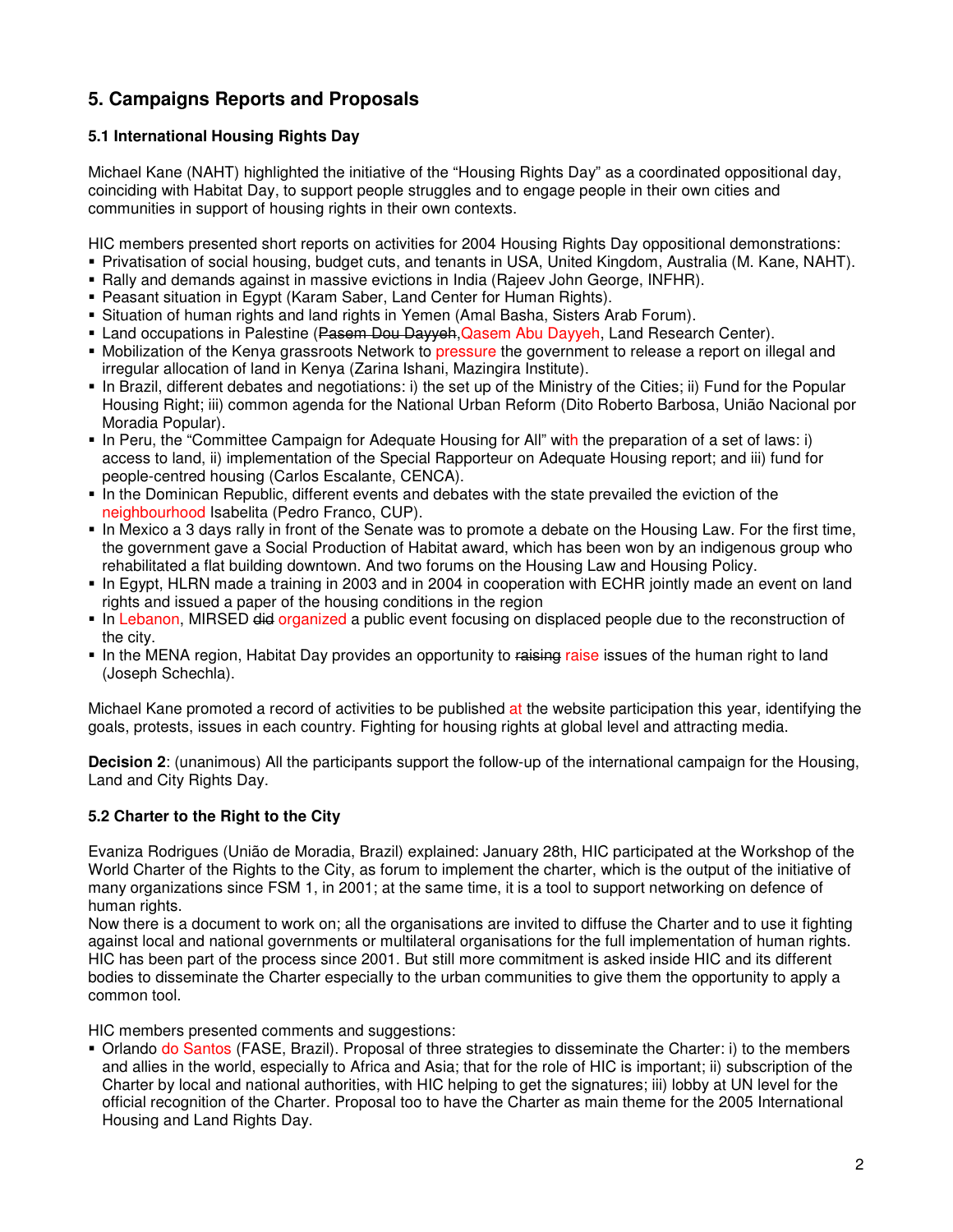- Joe Schechla (HLRN): HIC has been involved in the development of the Charter since 2003. HLRN made a translation to Arabic was done; and the same for the new version, although some technical issues are to be sort out. The challenge: how to make it truly a World Charter, including regions as Africa, Central Asia or MENA?
- Nelson Saule (Polis). Proposal of a workshop, during 2005 with different HIC members to discuss contents and common strategy to support the implementation of the Charter.
- Marcelo Nowersztern (AITEC) insisted the Charter is still a "proposition proposal" in process; this was not clear at the WSF workshop on January 28th.
- Indu Prakashsingh, AAA/AAI, congratulated efforts to promote this Charter. The challenge is not only to push governments to sign it, but to survey how the rights included in the charter are being implemented.
- Pichi Meissegeier (SEDECA). It is difficult to fin a common language as well for UN, IDB as for so many other involved sectors. Because of the hypocrisy of the IDB way of action, proposes to define a new lobby strategy to present alternatives.
- Guillermo Villas (FEDEVI) challenged the capacity of the Charter to be fully useful and no to remain as one of the so many other tools that create new forms of marganilisation marginalization.
- **Juliet Bannowa Bannoura (ARIJ, Palestine) asked about the involvement of the UN organizations in the** Charter, how they are working to promote this charter. We have to cautious not to be seen as naive.
- Evaniza Rodrígues (União) answered the different questions raised from the floor. i) The Charter had to be translated not only to different languages but to other cultural contexts. ii) The Charter is still in an elaboration phase; in 2004 in Barcelona, HIC agreed to edit the different contributions, and to propose an issuance strategy of this stage of the Charter after 4 years work.

**Decision 3**: (unanimous) HIC will convoke the 2005 International Housing and Land Rights Day with the reference of "Defending the Right to the City", to disseminate the Charter and to adapt it to the diversity of contexts.

# **5.3 Housing Rights**

Joseph Schechla presented how the Housing and Land Rights Network mainstreams housing and land rights in the Coalition, developing and promoting the definition, the contents, the legal instruments of the right and to identify and elaborate the nature of State obligations. Emphasising how important land is for community and people, although the land right doesn't exist.

HIC, and HLRN, is a learning institution and institutionalises the lessons that come from members' experiences. The administrative office is a strategy kitchen that returns strategies and methods to the members so they know how to promote, defend and fulfil their human right to land. The Toolkit and other publications, encouraging members to use them. Training in different regions with many stakeholders, linking concepts and other initiatives, as for example the consultations, developing the skills of HIC members to make their cases to the UN system by reviewing the treaty body and the lobbying mechanisms, bringing the human rights to housing and land to the ground.

Issam Khoudry (ETCC, Syria). Reported to HIC of more than 300 people made homeless in Damascus after the demolishment of houses. Asks about what can HIC do in such cases.

Joseph Schechla: There are two kind of actions: short or long term action. The Urgent Action System can be used as a tool to get solidarity from other members and to exercise a pressure on governments and authorities. On a long-term strategy, it will help to present information to multilateral and treaty bodies, taking information of the ground especially in cases people don't have freedom to organize or speak in their own names, and HIC can help in these cases. We should not duplicate but reinforce local peoples' work, so we will respond to your cases and encourage you to take your cases to the coordination office.

# **5.4 Social Production of Habitat**

Lorena Zarate (HIC-AL, Focal Point). PSH conveys the production and management of housing, neighbourhood and citizenship as part of the human rights; also a change in housing policies towards the full recognition of the people-centred concept. HIC-AL has been coordinating a SPH project since 2001. After 2003, the project took a worldwide approach, with support of the German agency InWEnt to facilitate exchanges, to empower new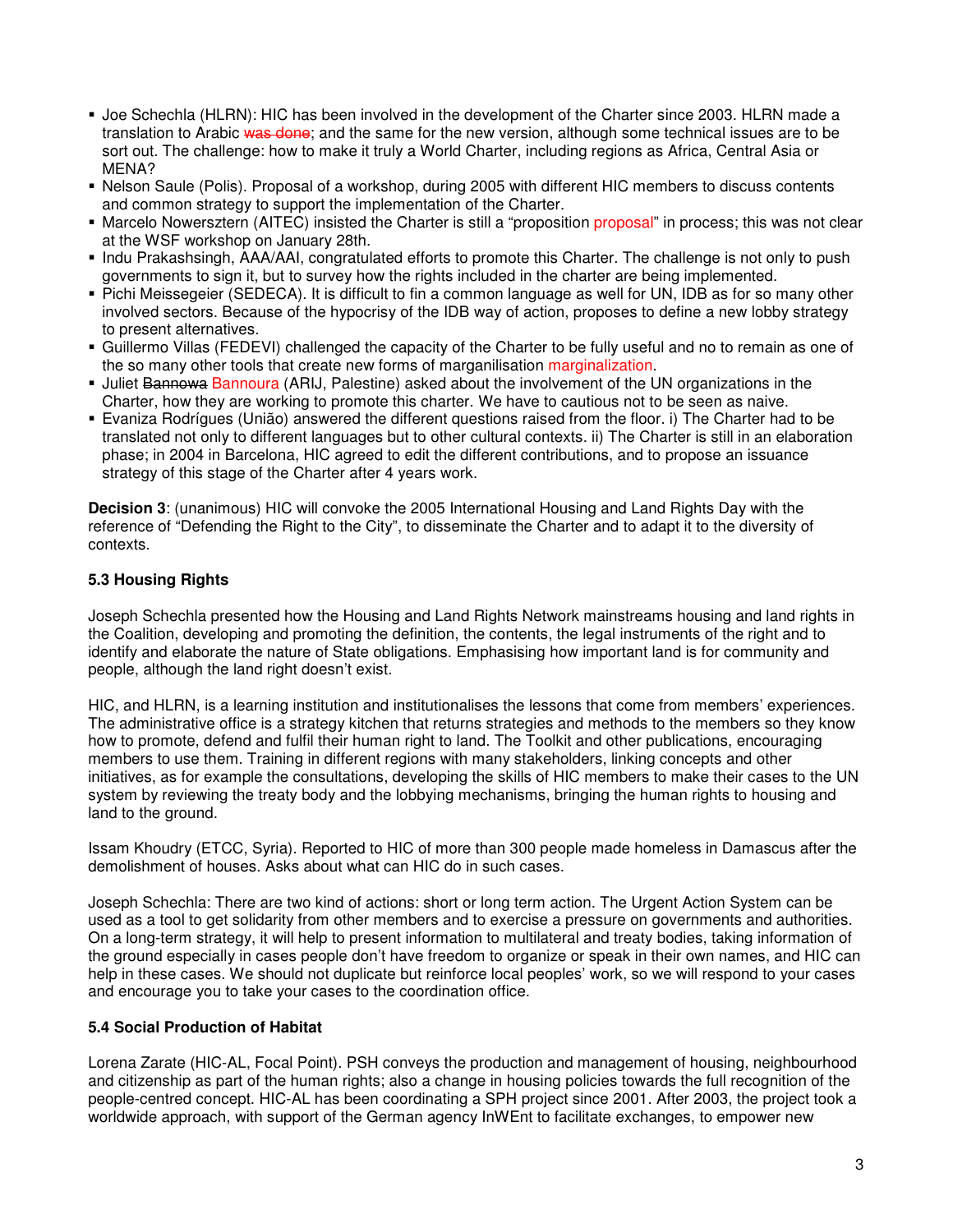propositions in Africa (Anglophone and Francophone), in Middle East and North Africa, in Asia and Latin America. For the moment, 45 have been documented in 13 Latin American countries; 80 worldwide cases.

Ana Sugranyes (HIC-GS). The InWEnt project ends in 2005. At the end of April, we'll have a first global document. From May to August, HIC Regions and Networks will have the opportunity to improve this first document. Between September 1st and 11<sup>th</sup>, besides the annual HIC activities, a global SPH workshop will take place to bring together the regional and thematic inputs. In November, during Cities Alliance Steering Committee, InWEnt proposes to have a dialogue with HIC proposals. The SPH theme will go on in the Coalition, with a next step toward Vancouver 2006.

HIC members presented comments and suggestions:

- Leonardo Pessina (CAAP, Brazil). From self-management and cooperative approach, there are needs of policies to support people's processes. Proposal of a HIC working group on Social Production of Habitat.
- Daniel Díaz (COPEVI, Mexico). SPH conveys not only the production of dwellings and settlements; it includes improvement strategies of the local environment. Therefore it conveys also citizen's organisation, social integration, participation, justice and the set up of livelihood's criteria, which should not be imposed by the authorities.
- Marta Baima (SEHAS, Argentina). Because of the division which take place in Cordoba, a forum for articulation of social integration and excluded sectors work has been set up with BID funds, creating alliances between the various social sectors, in order to analyse conditions and raise proposals.
- Nestor Jeifetz (MOI, Argentina). SPH project enables regional articulation between ONGs, social organizations and academics. A convergence of organizational practices and proposals, with autonomy but permitting political construction perspectives.
- Guillermo Villas (Fedevi, Argentina), Law proposals y regulations to get access to housing in condition of economical crisis, generating work and sustainable alternatives, politics of solidarity and self-building projects. They require solidarity support to HIC and others international organizations.
- Carlos Escalante (Cenca y Comité de Campaña para una Vivienda Digna para Todos y Todas, Perú). A document about SPH has been presented to the Congress in Peru, with proposals of financial, technical, and capacities development tools. Another priority point: the strengthening of ways to support social production. Process.
- Juliet Bannoura (ARIJ, Palestine) After the Intifada, the project "House for the culture" or "House Garden", to implement the peoples right to land, to produce food and water at the time of military occupancy and to improve the environment.
- Enrique Ortiz (HIC President). The theme of SPH is the clearest reflection of the integration which occurs in HIC: People fight, not to have the right to housing or to law, but to have a house for its children, its family, in order to survive. The general tendency to policies to work for the private sector and not to the social producers, spontaneous or organized. The exchanges supply approaches between the regions, which have their own approach to these subjects. It deals with housing production as well as with neighbourhoods upgrading.

# **5.5 Fighting Privatisation of Social Housing**

Michael Kane (NATH). A global trend in the last decade is to privatise social housing to market raised housing, displacing people and ultimately making them homeless. HIC had an initiative to promote a task force in this issue. The first meeting of this task force was held in London: assistants described efforts in each country, the importance of fighting together against globalisation trends, and relations with public utilities. There is a need to find a strategy at the global level.

- German Lomtev and Elena Chernikova (Russian Housing Federation). There are common problems to be shared in the Coalition. Since capitalist era, suggestions was made to people to become owners of their flats, but now the big problem is how to maintain privatised housing stock with owners and tenants. We think that the problems we are facing today, we'll face them tomorrow. People from different regions of Russia went to London to discuss understandings about privatisation, associations and housing rights and utilities.
- Ana Sugranyes (HIC-GS). Privatisation is not only an issue in the North. Housing policies are defined on base of the immediate business profits. The approach is to be shared North-South and East-West.
- Leonardo Pessina (CAAP, Brazil). Housing and services privatisation has to be analysed from the SPH approach. It is hard issue in the South. In Uruguay a Constitutional reform "water for all" has been approved to prevail privatisation of this essential public service.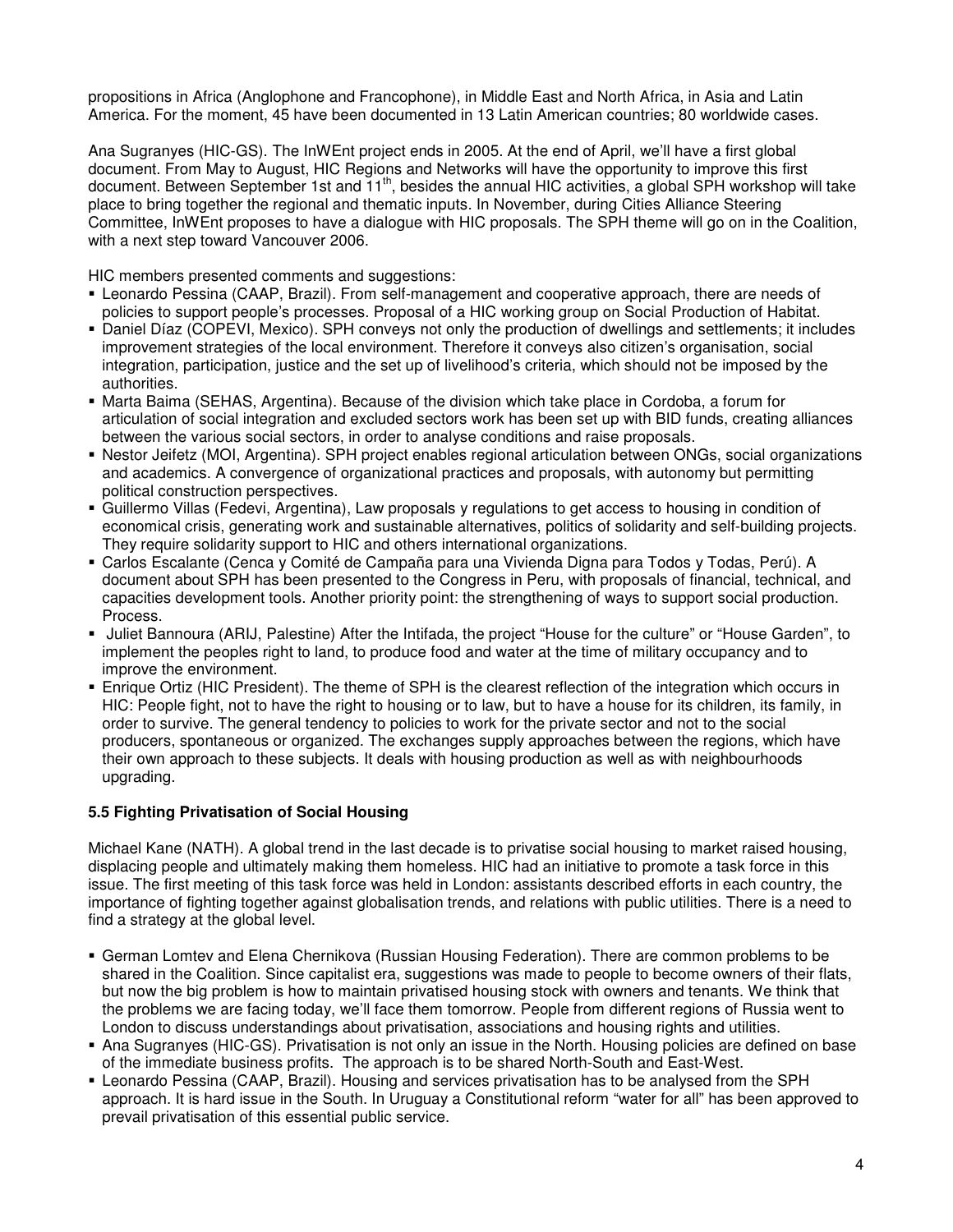- Lorena Zárate (HIC-AL). Water, housing and habitat are to be linked. In Mexico, March 2006, besides the official conference, a Water Social Forum will be held. There's a proposal for HIC to prepare a global document about water seen from the SPH approach.
- Marcelo Nowersztern (AITEC, France). Housing privatisation is not only an issue of the neo-liberal policies, which can aggravate the housing privatisation. It is a capitalistic issue. In France, a left orientated government privatised the social housing.

**Decision 4**: (unanimous) General agreement about this global issue. Task force will make the links between housing and water privatisation. Will work also on the more specific urban housing problem in European and North American countries. All the members are asked to post reports at the website that the Berlin Tenants Union has created for this purpose. Create a page within HIC website devoted to these struggles to keep this debate. And participation at the Russian conference in August to advance this issue.

#### **5.6 HIC Representation at:**

Davinder Lamba (Mazingira Institute). Every year there are UN events relevant to the work of HIC, i.e. Governing session of UN-Environment Program (February in Nairobi), Commission on Human Rights (61st session), Governing Council the UN-HABITAT (April in Nairobi), Commission on Sustainable Development (13<sup>th</sup> session in Geneva), Beijing+10 in New York, Summit of MDG+5 in New York; for 2006, i.e. Conference of Water in Mexico and World Forum III in Vancouver.

Joseph Schechla, the CHR is a political body of UN. HLRN has been the face of HIC at the Commission, with some achievements as the political recognition of the legal right to housing and that eviction is gross violation of human rights. There has also been a close work with Special Rapporteurs, who are the factual neutral bodies related to the Commission. There is an announcement to send reports to the Commission up to the  $11<sup>th</sup>$ February. For more information: www.ohchr.org

Ana Sugranyes (HIC-GS). Since November 2004, HIC prepares statements for the next session of CSD on human settlements, water and sanitation themes. All the members are invited to participate. Se in-depth debates at www.hic-net.org

# **5.7 General Secretary Report**

Ana Sugranyes (HIC-GS). HIC participated to the WSF International Council meeting on January 24th and 25th. The most important decisions: Sponsor regional WSF's in 2006 simultaneously (during Davos EF) on different continents, to be followed by a global WSF in Africa in 2007. During its next session in The Netherlands at the end of March 2005, on base of the proposals presented by the members, the IC will decide the different places for WSF 2006 and the African one for 2007. During this same session, the IC will begin to define criteria to evaluate the impacts of centralised and decentralised versions of the Forum, to analyse its future.

About the General Secretariat (Annex 5):

- For a year, HIC membership is on-line. Important to use this tool to empower HIC membership
- Next HIC global events, with a workshop on People-centred production and management of housing and human settlements, with support of HIC-InWEnt project, with training for the Board members and a Board meeting, to be held in early September in Africa, preferably in Cairo, subject to consultation and agreement by HIC members there, with a fallback in Nairobi if they say no. With InWEnt support Board members and some Regional and Thematic responsible are invited to participate.
- Joseph Schehla. Offer of Internet server/provider, available for all HIC members at a very low cost. Contact yasser@hic-mena.org

#### **6. Social Movements**

- Pedro Franco (CUP, Dominican Republic). In Barcelona, a proposal was made to extend the social movements representation at the HIC Board and candidate's nomination remained opened. Now, the proposal is made to the members to present representatives within two month.
- Evaniza Rodrigues (União de Moradia, Brasil). There are now five social movements representatives at HIC Board, and another one finished his period at the end of 2004. There is a lack of criteria to extend the social movements representation at the HIC Board, as for instance with candidates of at least two different regions.
- Cesare Ottolini (UI, Italy). It seems that everybody agrees in choosing two representatives of the urban social movements. In former elections, no candidates were presented, and where there has been a representative at